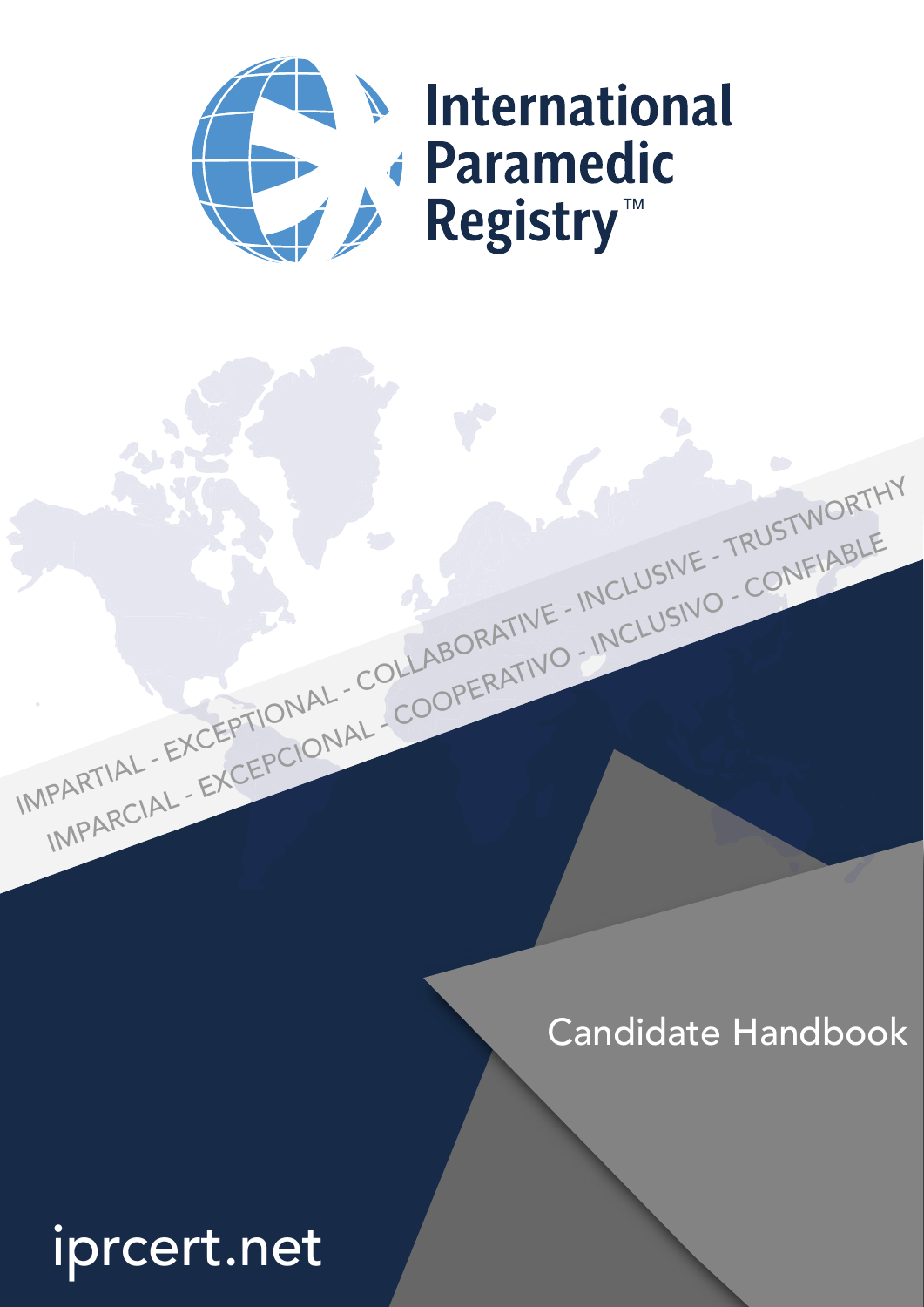

### Mission

It is the mission of the International Paramedic Registry (IPR) to work collaboratively with stakeholders to define and assess competency in the practice of paramedicine internationally and to maintain a current registry of individuals who attain and continually meet these standards.

### Vision

The vision of IPR is to improve patient outcomes globally by certifying the initial and continued competence of prehospital providers in the latest evidence-based care standards. This independent, valid, and reliable certification will benefit providers, employers, educators, and governmental agencies by increasing accountability, value, professionalism, consumer confidence, and the overall quality of patient care.

### Our Values

#### **Impartial**

We act with fairness and impartiality in conducting our activities. We work with our stakeholders to continually understand and overcome cultural influences and unconscious biases.

#### **Exceptional**

We strive for excellence in everything we do. Our practices are based on evidence. We develop new standards based on scientific methodologies. Our innovative and visionary approach enhances the profession.

#### **Collaborative**

We work collaboratively with stakeholders to meet the needs of the community, by establishing valid and reliable measurements of initial and continued competence.

#### Inclusive

We aim to leverage new ideas from diverse cultures from around the world so that we can localize and contextualize our services.

#### **Trustworthy**

Integrity and trustworthiness mean everything to us. In order to be reputable, we must ensure we deliver accurate and scientifically-proven measurements of competency.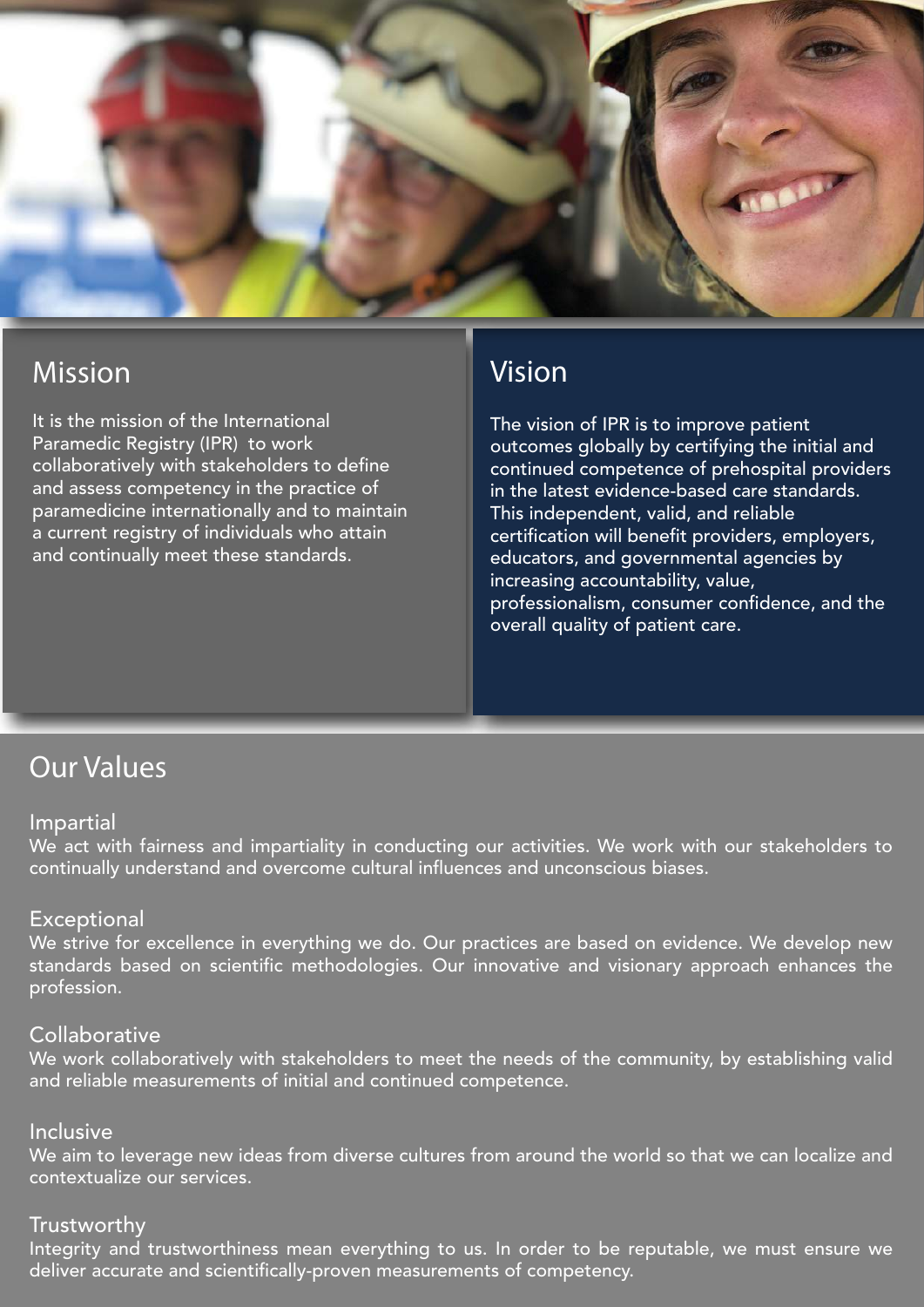The IPR Candidate Handbook has been developed to prepare candidates to successfully participate in an IPR cognitive and practical certification exam and maintain their IPR certification throughout their career as a prehospital care provider.

This handbook covers the candidate approval process and outlines the policies and procedures to register for an IPR Certification examination, the examination process and demonstration of continued competency.

### Paramedicine

The International Paramedic Registry is proud to participate in an international effort to better define the prehospital profession. Based on recent nomenclature discussions in Canada, Australia, the United Kingdom, the United States, and Latin America, the Asian Association for EMS (AAEMS) defines paramedicine and the scope of practice as:

- Paramedicine is a specialized profession and an essential component of a healthcare system. The paramedic is a professional whose primary focus is to provide immediate, episodic, and unscheduled health care to individuals, families, and communities. Their care is patient-centered and focused on attaining and maintaining optimal health and quality of life.
- A Paramedic's practice is specialized in, but not limited to, emergency care and transportation. The paramedic works in a variety of environments, under high-risk conditions, and special events such as disasters and mass casualty incidents. Their care is delivered predominantly outside hospitals, but may also include clinic and in-hospital settings.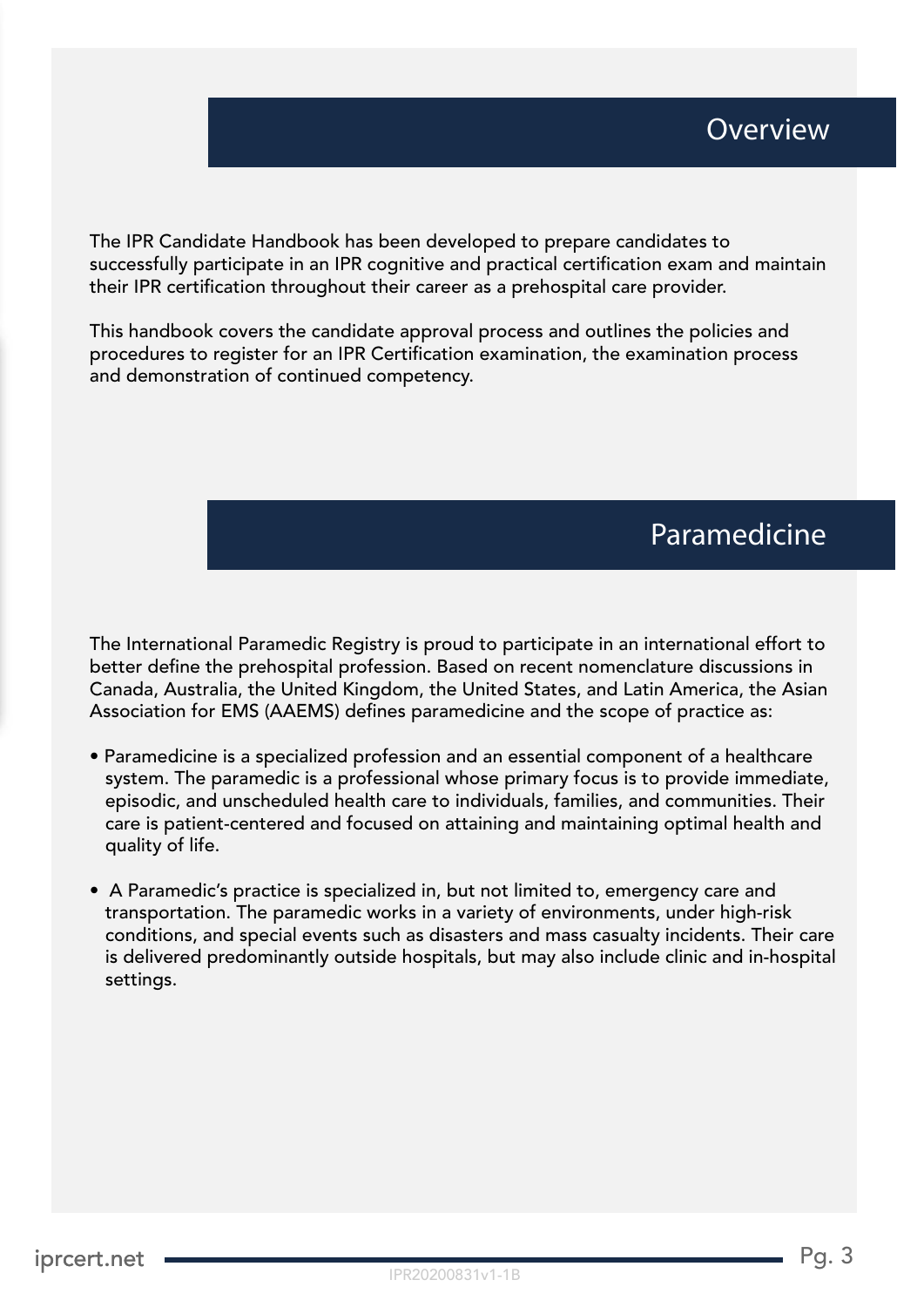### IPR role

The International Paramedic Registry collaborates with local, state, national and international stakeholders to:

- Develop and review model standards for the knowledge, skills, and attributes necessary to the practice of paramedicine (prehospital care).
- Identify candidate eligibility.
- Develop and maintain certification exams to verify initial competency of prehospital providers.
- Develop and maintain standards for continued competency.
- Assist the development of the profession.
- Maintain a registry of certified prehospital providers.

The International Paramedic Registry does NOT play an active role in the following:

- Evaluate job performance.
- Establish scope of practice.
- Punish or investigate malpractice.
- License providers or authorize practice.

### **IPR certifications**

Our certification exams are based on accepted international standards and localized to reflect the needs and cultural context of participating countries to develop a set of core minimum competencies.

We offer these unique certifications:

- Emergency Medical Responder.
- Basic Prehospital Care Provider.
- Advanced Prehospital Care Provider.

### **Eligibility**

#### Expectation Agreement

IPR Candidates and IPR Paramedics must read, understand and agree to the policies and procedures that are incorporated in this handbook and it's subsequent versions.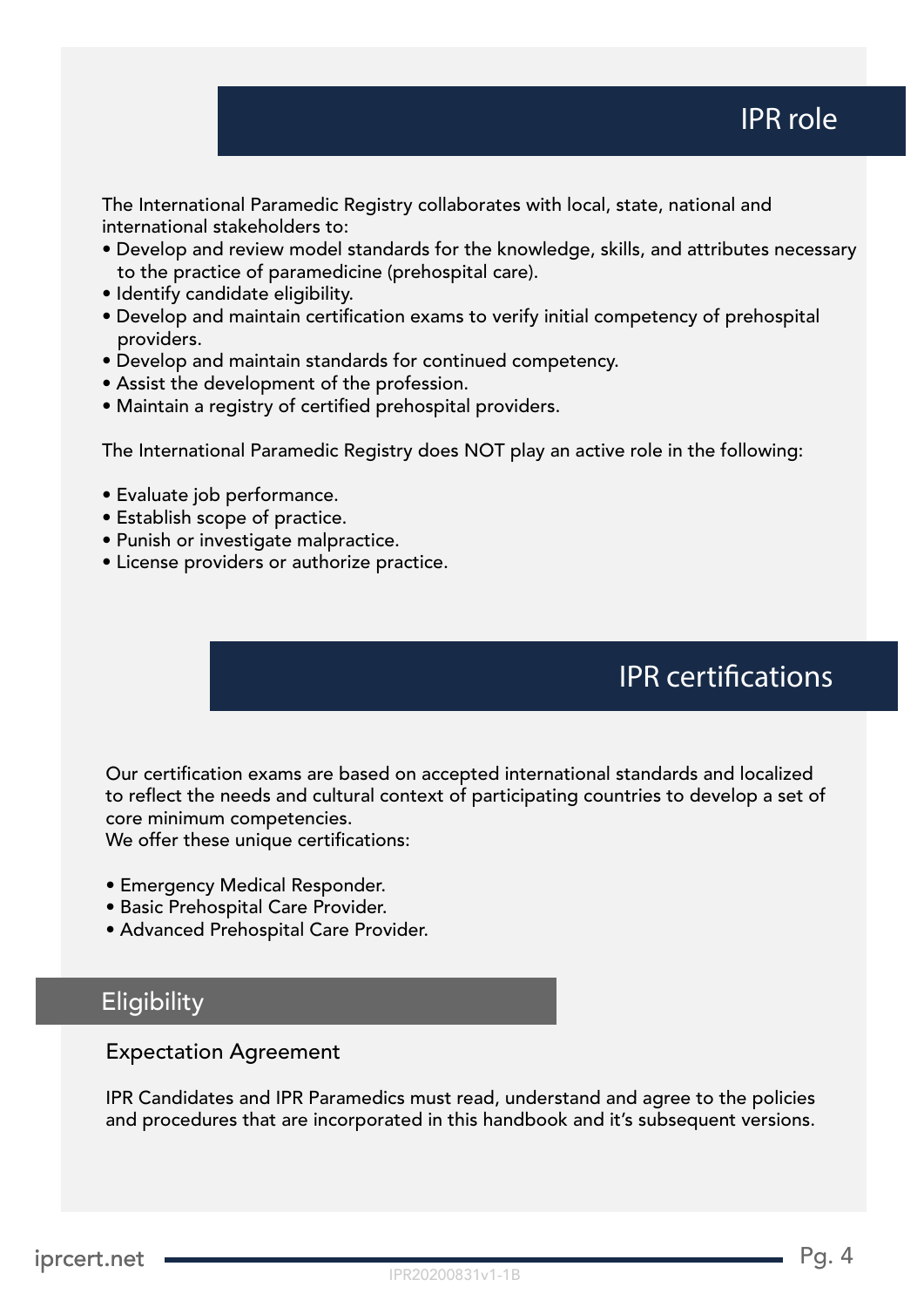### Who is an IPR Paramedic?

A paramedic with an IPR certification is a health care provider educated to provide prehospital care who has demonstrated they have met minimum entry-level competency in order to provide safe and effective care.

The IPR certification alone does not authorize a provider to practice as a paramedic. Paramedics must be licensed or authorized to practice by governments or service providers in accordance with local country, state or service provider licensing requirements.

IPR Paramedics must comply with all of the IPR certification and recertification requirements, follow t he rules established by IPR, and meet its standards of professionalism. It is solely the responsibility of the IPR Paramedic to maintain their certification. Failure to meet any of the requirements and standards, may result in the inability to be authorized to attempt the IPR examination or the revocation of IPR certification.

To obtain an IPR Certification the Candidate must:

- Be authorized to test by an IPR authorized Training Center or IPR authorized Employer.
- Submit a complete and truthful examination application.
- If currently certified, licensed or authorized to practice, present documentation of such, and be free of any restrictions to practice at any level of care.

IPR certification may be denied or revoked based on the following:

- Falsifying information on the IPR application or any time during the exam or certification period.
- Having restrictions on a license to practice.
- Actions deemed by the local technical council to require certification suspension or revocation.
- Being under investigation or disciplinary action determined by the local technical council to require certification suspension or revocation.
- Conviction of a felony or other crime directly related to public health.
- Condena por un delito grave u otro delito directamente relacionado con la salud pública.
- Failing to pay any IPR fees.

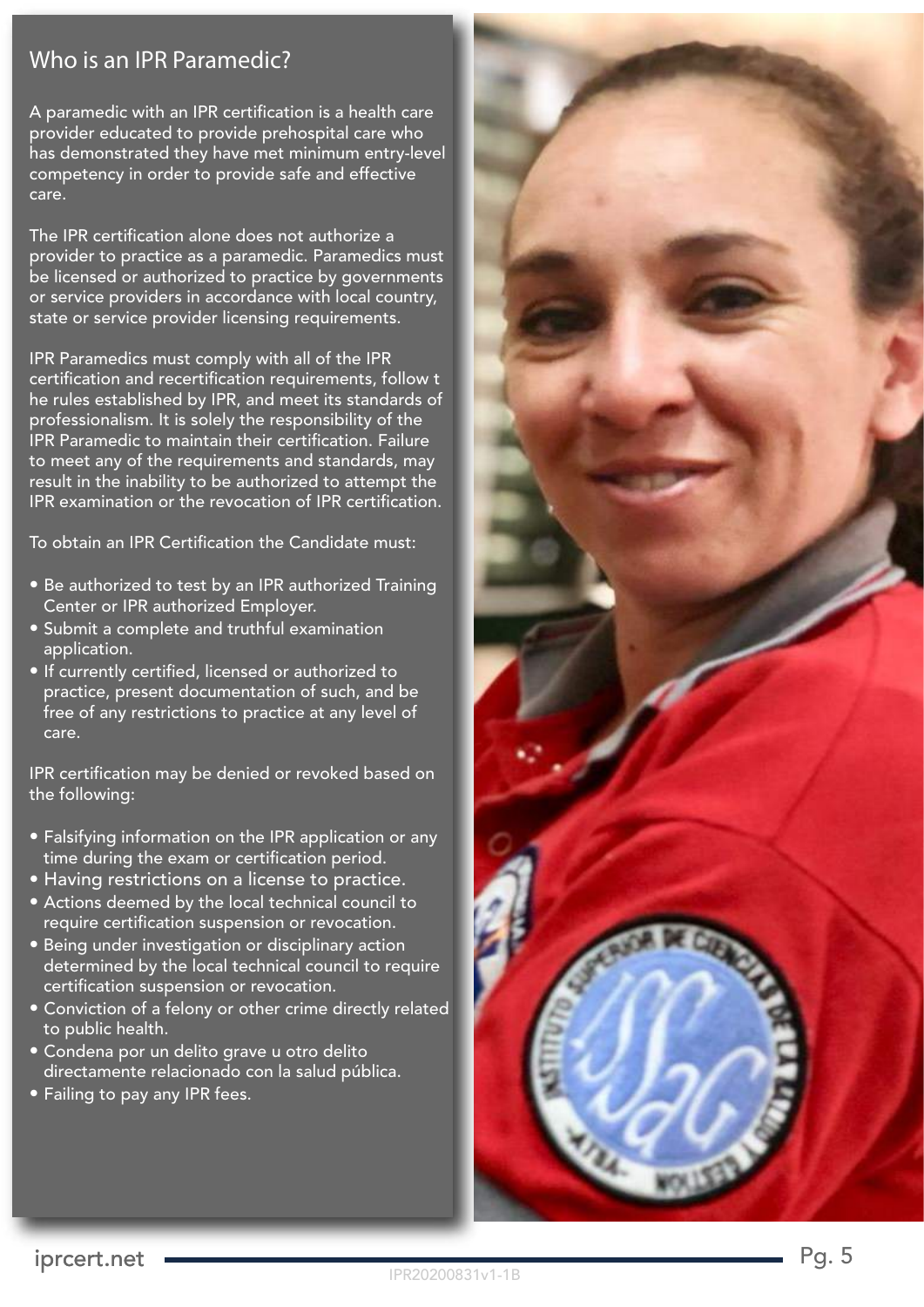IPR certification does not grant a candidate authority to practice.

IPR follows the definition of certification described by the National Commission for Certifying Agencies in its Standards for the Accreditation of Certification Programs. This definition describes certification as "a process, often voluntary, by which individuals who have demonstrated the level of knowledge and skill required in the profession, occupation, role, or skill are identified to the public and other stakeholders".

(https://www.credentialingexcellence.org/page/ncca-mission-and-vision)

As described by the National Registry of Emergency Medical Technicians (NREMT.org) in the United States of America, IPR considers certification a process by which a "non-governmental organization grants recognition to an individual who has met predetermined qualifications specified by that organization". (https://www.nremt.org/rwd/public/document/certification\_licensure)

IPR does not offer licensure or authority to practice. The legal right or permission to provide health care is usually granted by a government or care-providing organization. The organization granting authority to practice is usually responsible for defining the scope of practice, care guidelines and any professional credentialing required.

By completing the IPR certification the candidate grants permission for their certification status to be released to the public. The International Paramedic Registry therefore maintains a list of currently certified individuals.

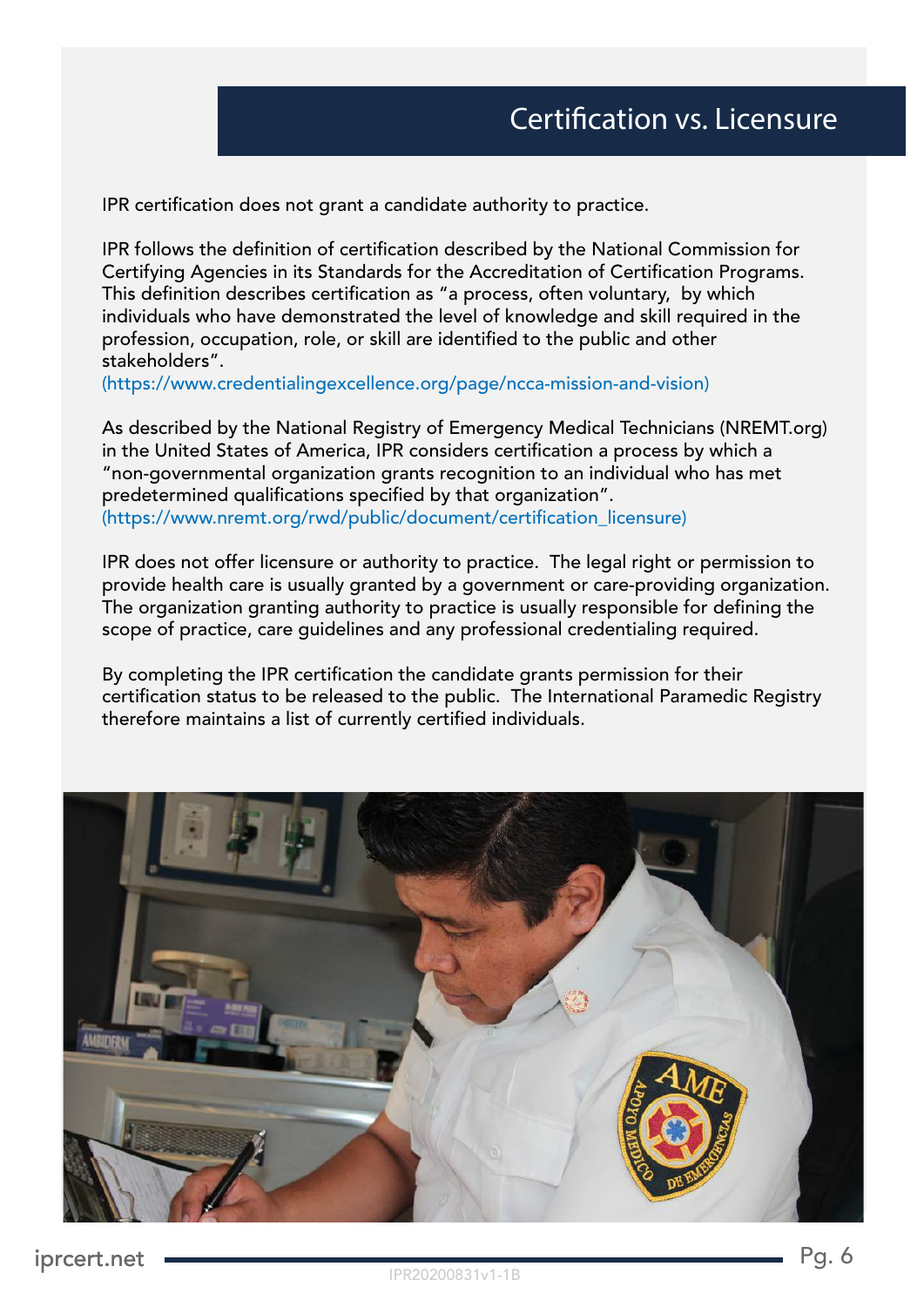## Code of Conduct

It is expected that IPR Candidates and IPR Paramedics shall act in a professional manner. If an IPR Candidate and/or an IPR Paramedic engages in any of the following unprofessional behavior they may be dismissed from the examination process and/or have their IPR Paramedic Certification revoked including the forfeiture of any and all fees:



Evidence of misconduct is reviewed to determine whether the IPR candidate or IPR Paramedic will be allowed to reapply for examination or re-certification. If reexamination or re-certification is granted, a complete application and new fee are required to reapply.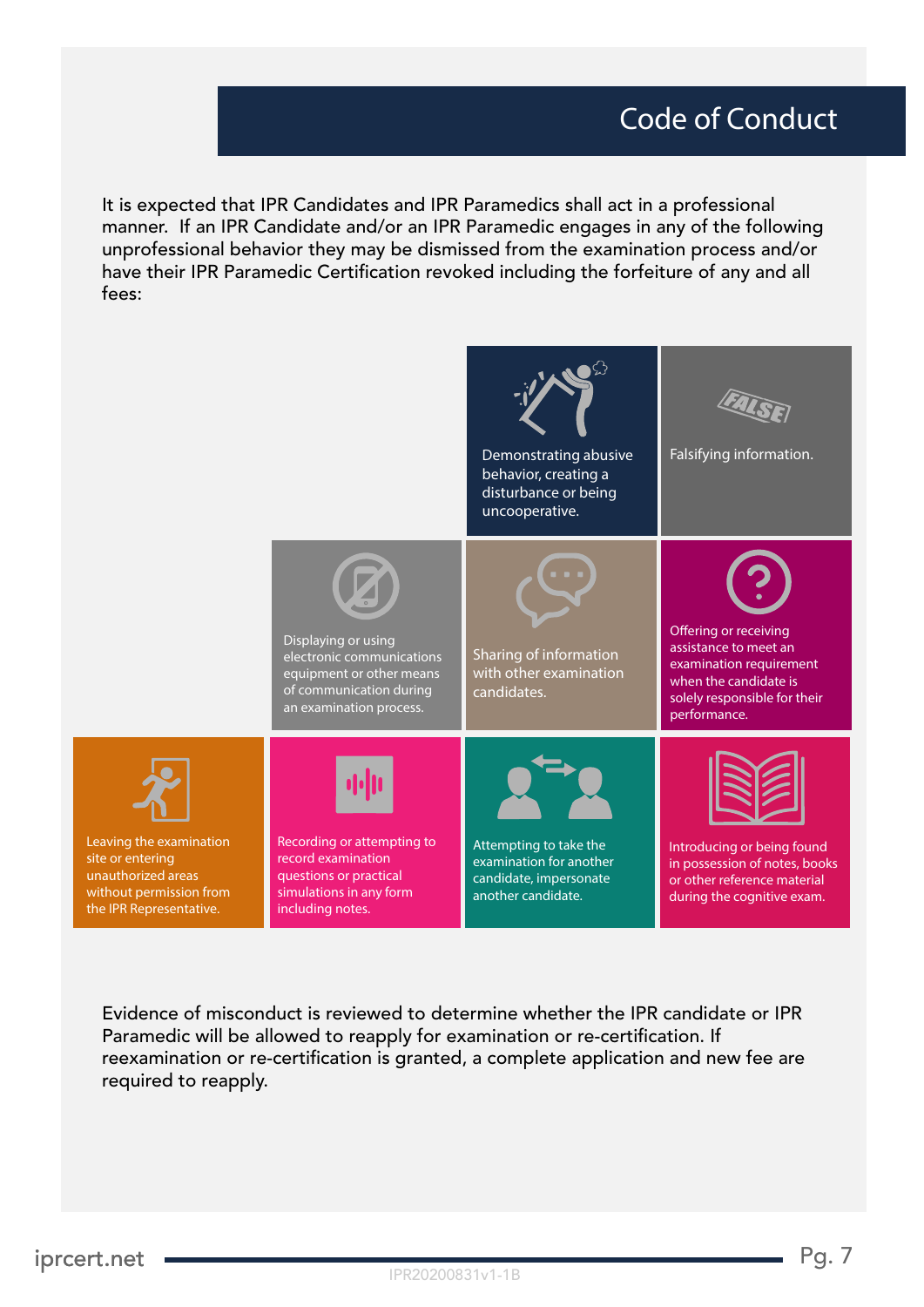# Terms of certification

All initial and recertification profile information must be current and accurate. If information needs to be changed it must be updated within the electronic profile as soon as practically possible and within 30 days of a change of information. Inaccurate profile information may cause delays in the examination process and may result in denial of examination or revocation of certification.

The information outlined below is required in your portfolio:



REQUIRED

- Residence or Mailing Address.
- Phone Number.
- Email Address.
- Employment Status.
- Legal Name.
- Date of Birth.
- Sex.

Eligibility for certification may change if:

- Employment status is suspended or terminated for cause.
- A certification that is under review for revocation is assessed by the local technical council on a case-by-case basis.



**OPTIONAL** • Ethnicity.

• Current Organizational Role.

IPR does not discriminate among candidates on the basis of age, gender, race, color, religion, national origin, disability or marital status.

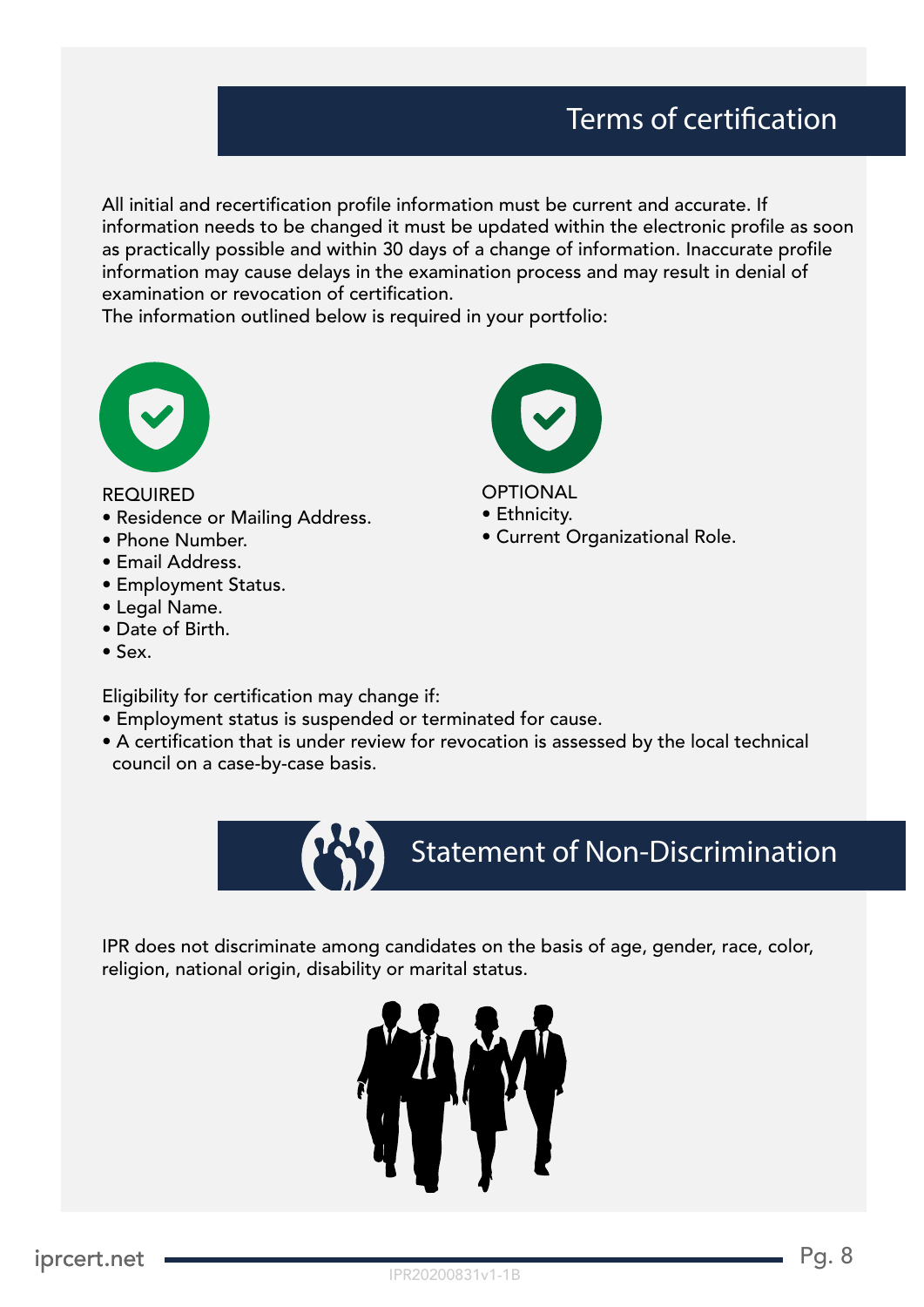IPR reserves the right to perform and report research studies of its examinations and candidates. Data will be used to continuously inform examination development and advancement of paramedicine. Identifying candidate information will not be reported and confidentiality will be carefully upheld.

### Accommodations

IPR has taken the initiative to ensure tests are administered in a location that is accessible for all persons with disabilities and provides assessments that accurately reflect a candidate's abilities.

The International Paramedic Registry complies with the Americans with Disabilities Act (ADA) in regards to requests for examination accommodations consistent with its mission and public protection.

Candidates requesting examination accommodations should share this information with individuals responsible for rendering a diagnosis of the specific disability so that appropriate documentation can be assembled to support the request for accommodations.

It is the policy of the International Paramedic Registry to administer its certification examinations in a manner that does not discriminate against an otherwise qualified applicant. IPR offers reasonable and appropriate accommodations for the computer-based written and psychomotor components of the examination for those persons with documented disabilities, as required by the Americans with Disabilities Act (ADA).

IPR urges candidates requesting any accommodation to submit such requests as early as possible to provide adequate time to resolve any documentation issues that may arise. At a minimum, all requests for accommodations must be received by IPR no less than forty-five (45) days before the scheduled test date.

IPR will review each request on an individual basis and make decisions relative to appropriate accommodations based on the following general guidelines: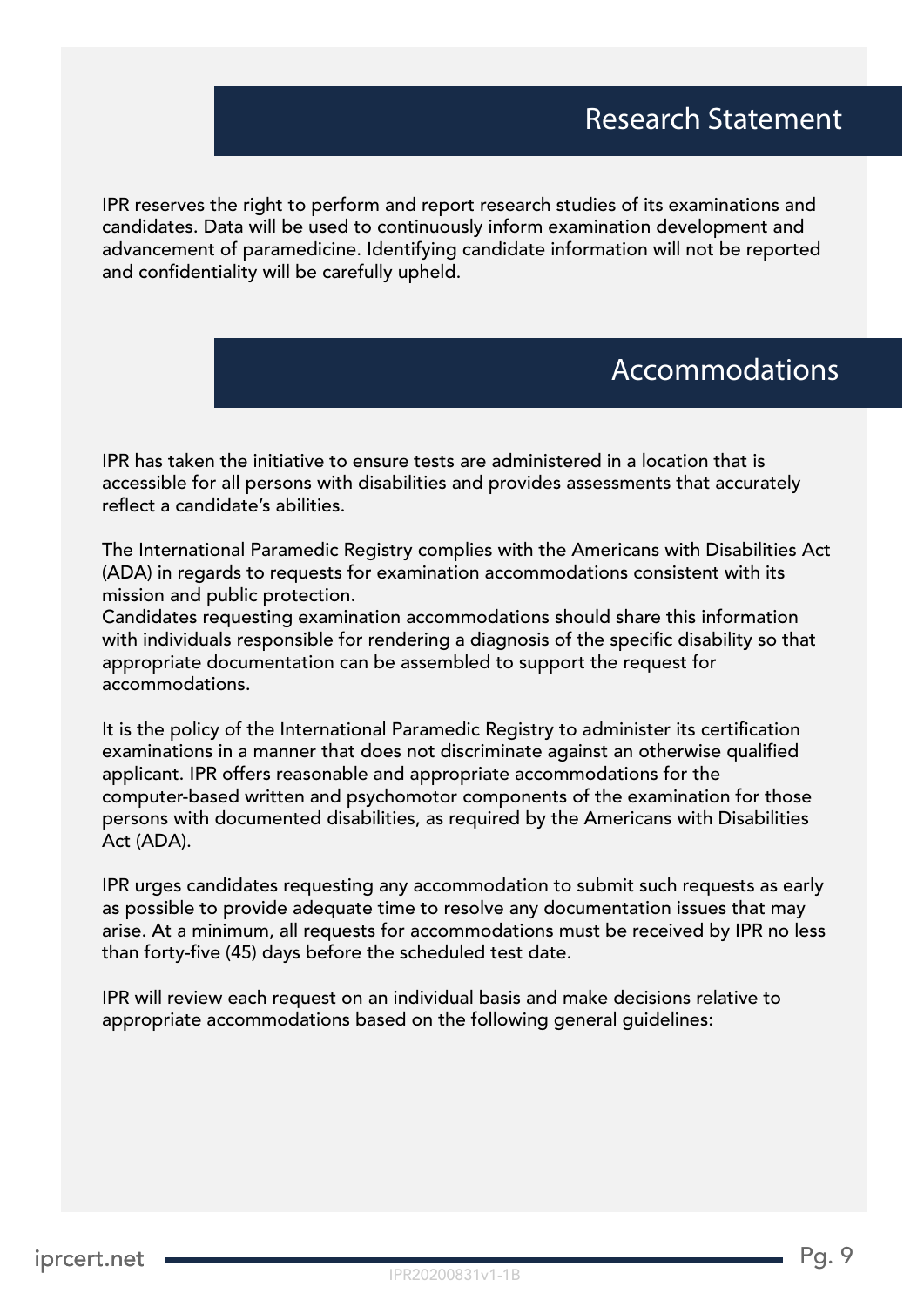- 1. To be considered for an accommodation under the ADA, an individual must present adequate documentation demonstrating that the condition substantially limits one or more major life activities.
- 2. Only individuals with disabilities who, with or without reasonable accommodations, meet the eligibility requirements for certification at the level of the requested examination are eligible for accommodations..
- 3. Requested accommodations must be reasonable and appropriate for the documented disability and must not fundamentally alter the examination's ability to assess the essential functions of out-of-hospital care, which the test is designed to measure.
- 4. Professionals conducting assessments, rendering diagnoses of specific disabilities and/or making recommendations for appropriate accommodations must be qualified to do so.
- 5. IPR realizes that each candidate's circumstances are unique and uses a case by case approach to review the documentation is required.
- 6. All documentation submitted in support of a requested accommodation will be kept in confidence and will be disclosed to IPR staff and consultants only to the extent necessary to evaluate the accommodation. No information concerning an accommodation request will be released to third parties without written permission from the candidate.

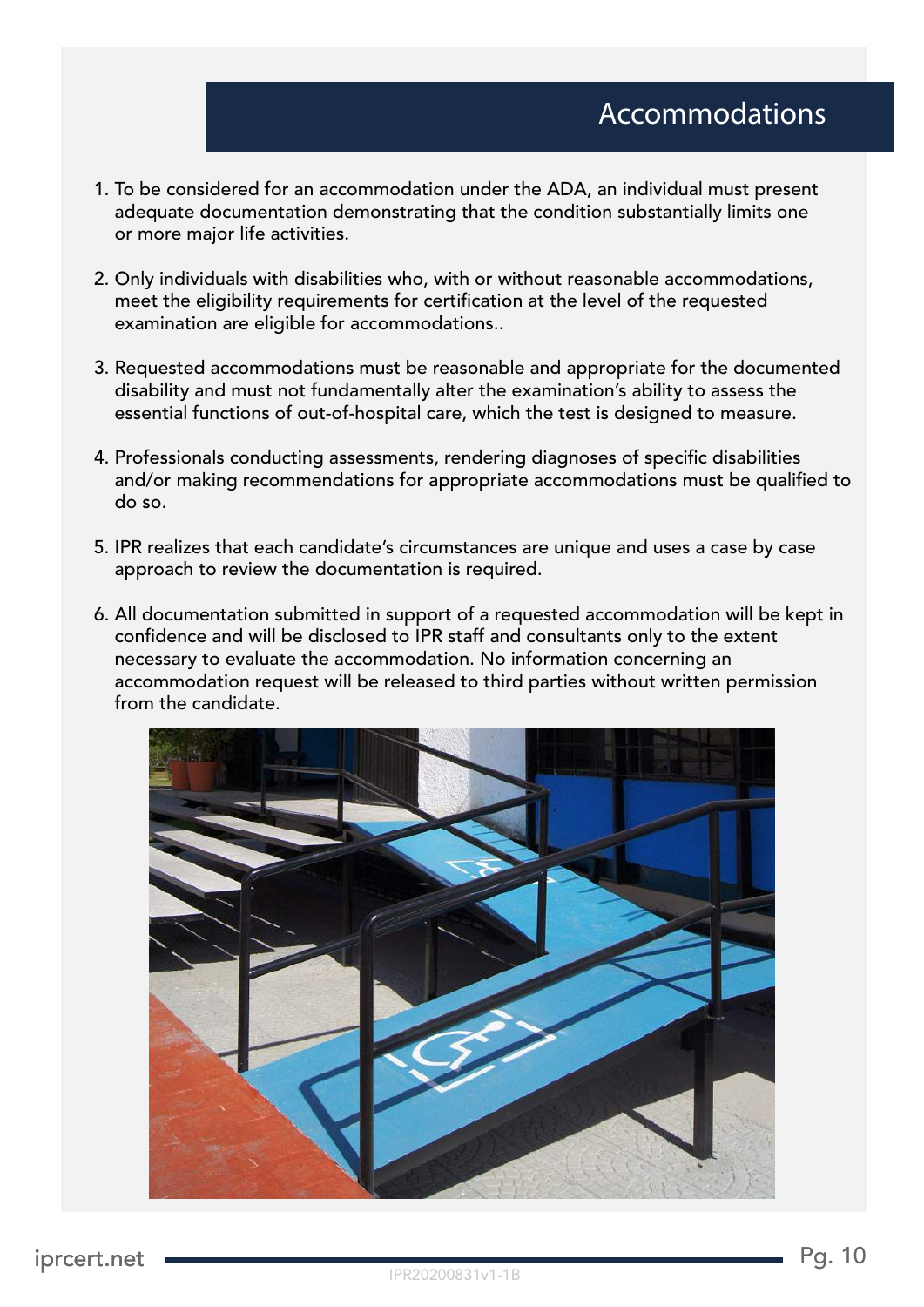### Step 1: Create an IPR Profile and Apply

All IPR Candidates must create and maintain an IPR Account with accurate profile information throughout their certification. A link to create an IPR account can be found on the IPR Website. Candidates applying for IPR certification must create an IPR account and complete an on-line examination application.

- Apply for the certification exam that is most appropriate for your level of training:
	- Responder: This level is also known as Emergency Medical Responder, First Responder, or Rescuer. Candidates with this level of training complete approximately 40 to 200 hours of prehospital care training.
	- Basic: This level is also commonly known as Emergency Medical Technician (EMT: USA), Auxiliary prehospital nurse (Colombia), Basic Prehospital Care provider, or ambulance officer (Australia), paramedic assistant or attendant; Candidates with this level of training complete approximately 200 to 1000 hours of prehospital care training.
	- Advanced: This level is also known as Advanced Life Support Provider, Paramedic (USA, Canada, Australia, United Kingdom), Technologist (Colombia), Técnico Superior Universitario or TSU - Mexico. Candidates with this level of training complete more than 1000 hours of prehospital care training. This level provider is differentiated by their ability to more comprehensively assess and treat complex medical conditions, including, but not limited to, interpreting ECGs, administering medications, performing advanced airway maneuvers and being proficient in advanced cardiac life support (ACLS) and advanced prehospital trauma life support (PHTLS).

Physicians and nurses who have received prehospital education from academic institutions, formal training programs, or through their employment requirements may apply for IPR certification.

Candidates applying for International Paramedic Registry (IPR) certifications in the United States of America are required to hold the current National Registry of Emergency Medical Technicians (NREMT) certification prior to application. NREMT certification must be at the same level or above the certification the candidate seeks from IPR. Reciprocity is considered on a case by case basis once the application is received.

All applicants must specify who will provide authorization for them to attempt certification exam: Their training center, employer or independent review by the IPR authorized technical council in the country where they are testing.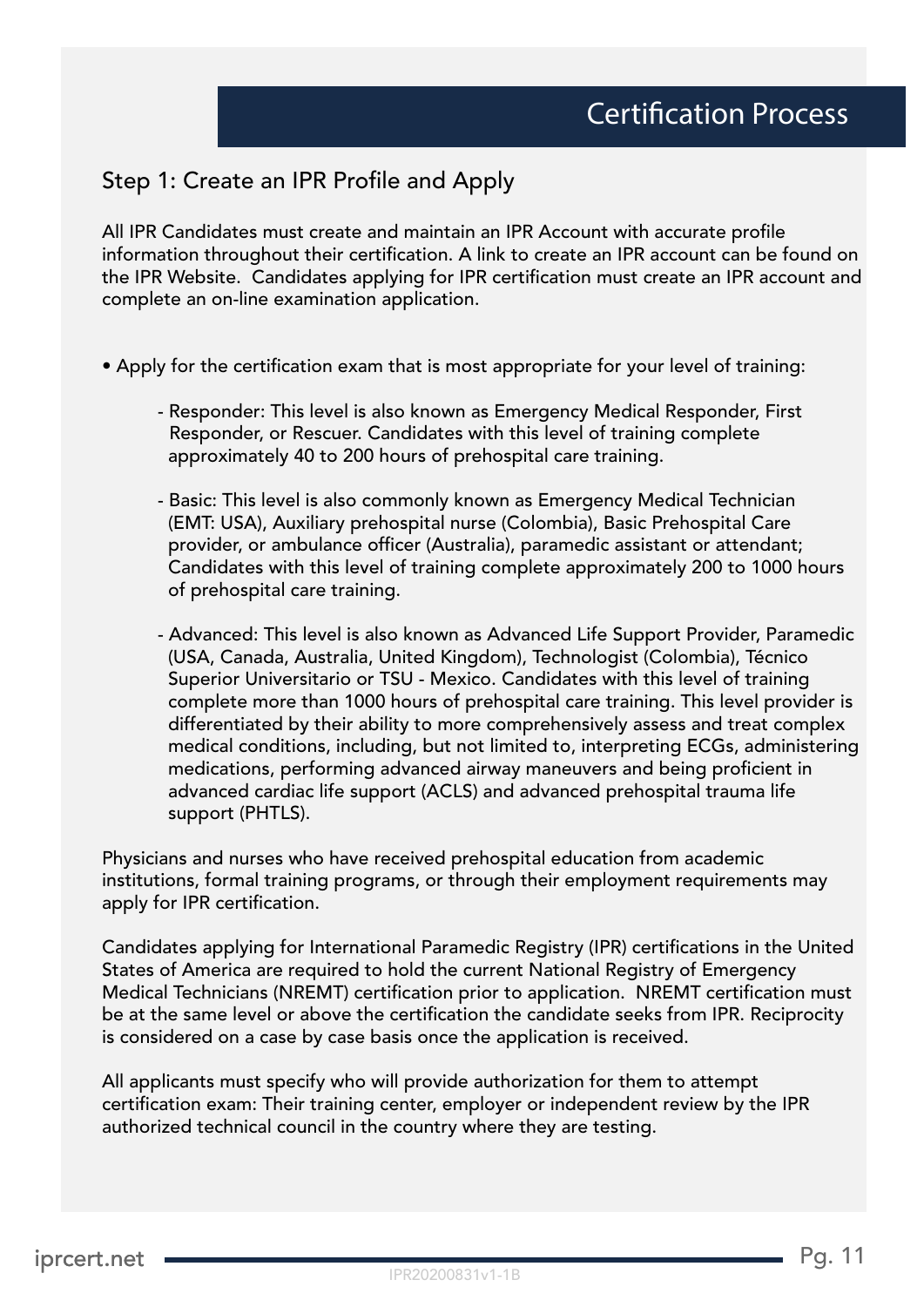### Step 2: Application Review

Candidate applications will be reviewed and authorization to test (ATT) must be granted by either:

- An IPR authorized Training Center representative.
- An IPR authorized Employer representative.
- An IPR authorized technical council representative.

If the candidate has requested an authorization to test (ATT) be granted from an organization that is not currently an Authorized IPR Training Center or Authorized IPR Employer: The applicant should contact their training center or employer and request that an authorized representative of that organization apply to IPR for formal recognition, if this is not possible they should proceed to the secondary, less desirable option to request independent review of their application by the local IPR authorized Technical Council.

Candidates should be aware that a secondary review by the technical council will require additional time and possibly more documentation. It is therefore more desirable for the candidate to work with their employer or training center.

Candidates applying for certification in the United States of America are required to be currently certified by the National Registry of EMTs (www.nremt.org) at or above the certification level they seek from IPR. Proof of current and valid certification in good standing will be verified prior to authorization to test in the United States.

### Step 3: Complete Payment and determine Exam Site and Schedule

A candidate who is fully authorized must purchase access to the exam with an authorized vendor and/or the exam site itself. Purchase details are determined by the Exam Site. An exact date and time for the exam will be sent to the candidate via email. The candidate must respond to confirm or risk losing their exam time.

**Deadlines** 

- Ideally candidates should allow for a minimum of 90-days from the time of application submission to participate in an exam .
- Training Centers and Employers will have up to 30 days to approve candidates once notified by IPR of the pending application.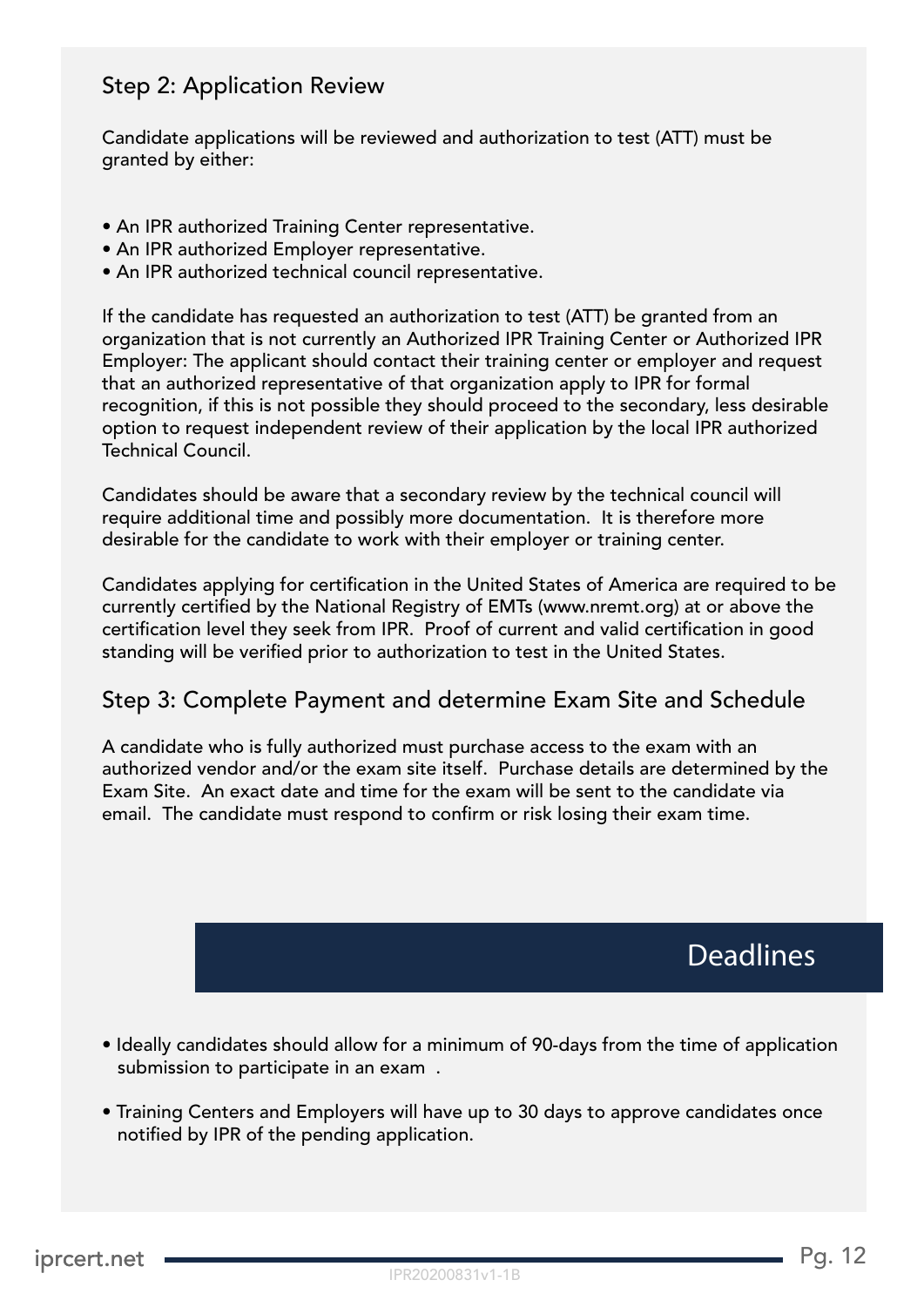- If a candidate is not affiliated with an approved training center or approved employer they are encouraged to have the training center or employer submit an application for approval.
- If no training center or employer is available the candidates application will be reviewed by the technical council (this may delay processing) for an authorization to test.
- While not guaranteed, a time of less than 90-days is possible based on processing times and exam availability.
	- In the event of special circumstances candidates may contact IPR in writing to determine other options

# Application Fees

- The access code fees for the IPR Cognitive Examination (Computer based exam) are posted on the IPR website
	- Fees vary based upon the level of certification.
		- o Emergency Medical Responde.
		- o Basic Prehospital Care Provider.
		- o Advanced Prehospital Care Provider.
- Cognitive examination fees are separate and distinct from the practical examination fees as assessed by approved examination sites.
	- Examination site fees for the practical examination are posted within the examination calendar and are visible prior to redeeming an access code or registering for an exam.
	- IPR does not set minimum or maximum practical exam fees or receive compensation from the examination site

Results

After completing both parts of the certification examination results will be delivered in person to the candidate by the IPR Exam Representative. Other examination staff are instructed not to share examination results except when directed by the IPR Representative.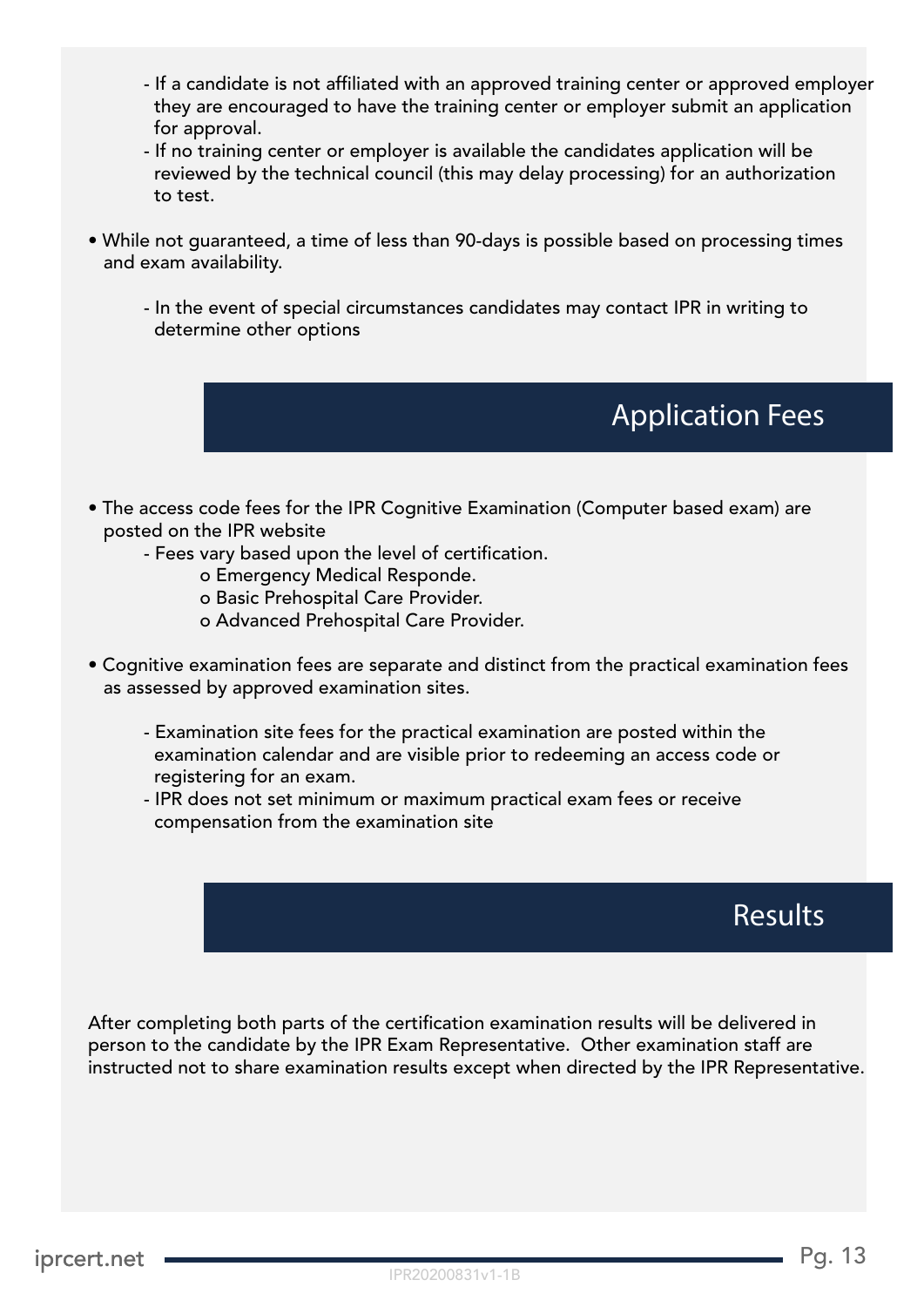#### Overview

An IPR certification is a two-portion test that is valid and reliable. The two sections are composed of a performance assessment and cognitive test. Certification is attained after earning a passing score on both portions of the test. Passing both portions of the test has displayed entry-level competency. The cognitive portion is a secure test administered in a proctored environment and delivered on a computer with an internet connection. The performance assessment is the psychomotor evaluation. You have six attempts to pass both portions of the IPR Examination.

Same day retests may be available based on time and availability. Same day retests can only be authorized by the onsite IPR Representative

#### Examination Copyright

All cognitive and performance assessment examination content is copyrighted protected. Content may not be shared, copied or transmitted in any manner.

#### Misconduct/Cheating

If a candidate engages in any of the following conduct during an examination they will be dismissed from the process, the application fee will NOT be refunded, and the score will be forfeited. Candidates may be ineligible for future attempts. The candidates educational institute and/or employer may be notified. Candidates are expected to behave in a manner befitting the seriousness of the certification process. They may not:

- Participate in a disruptive assessment environment, physically or emotionally abusive.
- Create or endorse an unwelcoming environment for candidates.
- Talk, communicate verbally or nonverbally with other candidates.
- Discuss examination content (test questions, scenarios) with other candidates.
- Attempt to record or disseminate examination content.
- Be observed with unapproved personal items (e.g. cell phone, camera, smart watch, notes).
- Receive or provide help/information specific to examination content to another candidate.
- Threaten, accost or attempt to bribe IPR staff.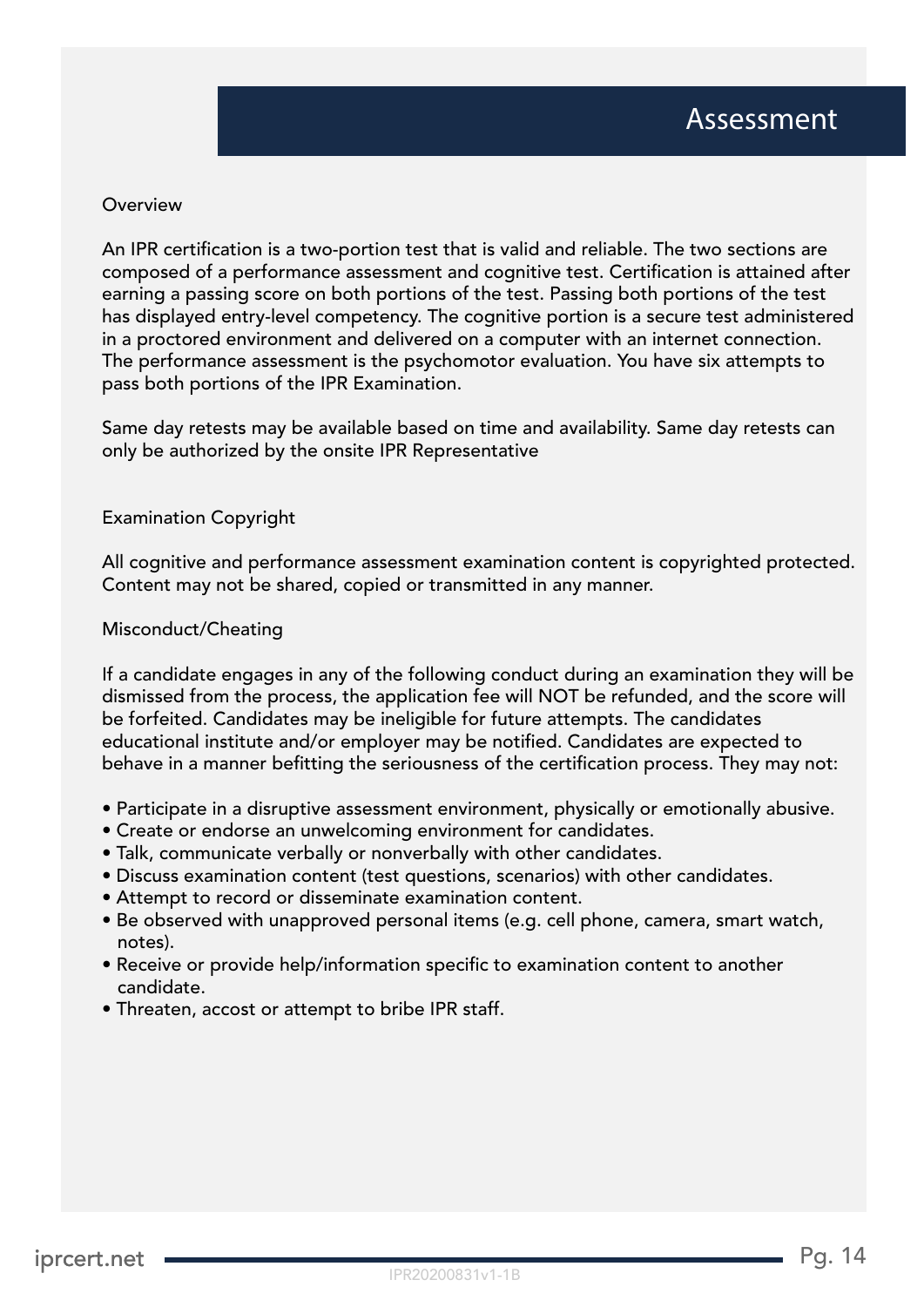

### Practical Exam

#### Overview

The performance assessment is the skills portion of the IPR Examination and evaluates candidate's ability to display necessary skills to provide safe and effective patient care in a real-life simulation. Candidates are required to respond to a predetermined number of scenarios and are evaluated both as a Team Leader and Team Member while working as a team throughout the standardized scenario. Each candidate must act in the Team Leader role for at least one scenario. Candidates are evaluated individually within their role as a Team Leader or Team Member.

#### Content

Candidates will respond to three scenarios with predetermined outcomes and are required to pass all three. Examples of topics for the simulated patient encounters may include, but are not limited to medical, cardiac, traumatic, obstetric, and/or psychiatric emergencies. The simulation may involve patients of any age, including pediatric or geriatric patients. There will be only one simulated patient in each scenario.

#### Grading

The evaluation has criteria for the following aspects of a patient encounter: Scene Size-up, Primary Survey, Secondary Survey, Patient Interaction, Treatment & Interventions, Patient Disposition, Team Leadership. Furthermore, the evaluation has essential tasks that must be performed to receive a passing score. A standard setting panel and measurement experts identified pass/fail points for each scenario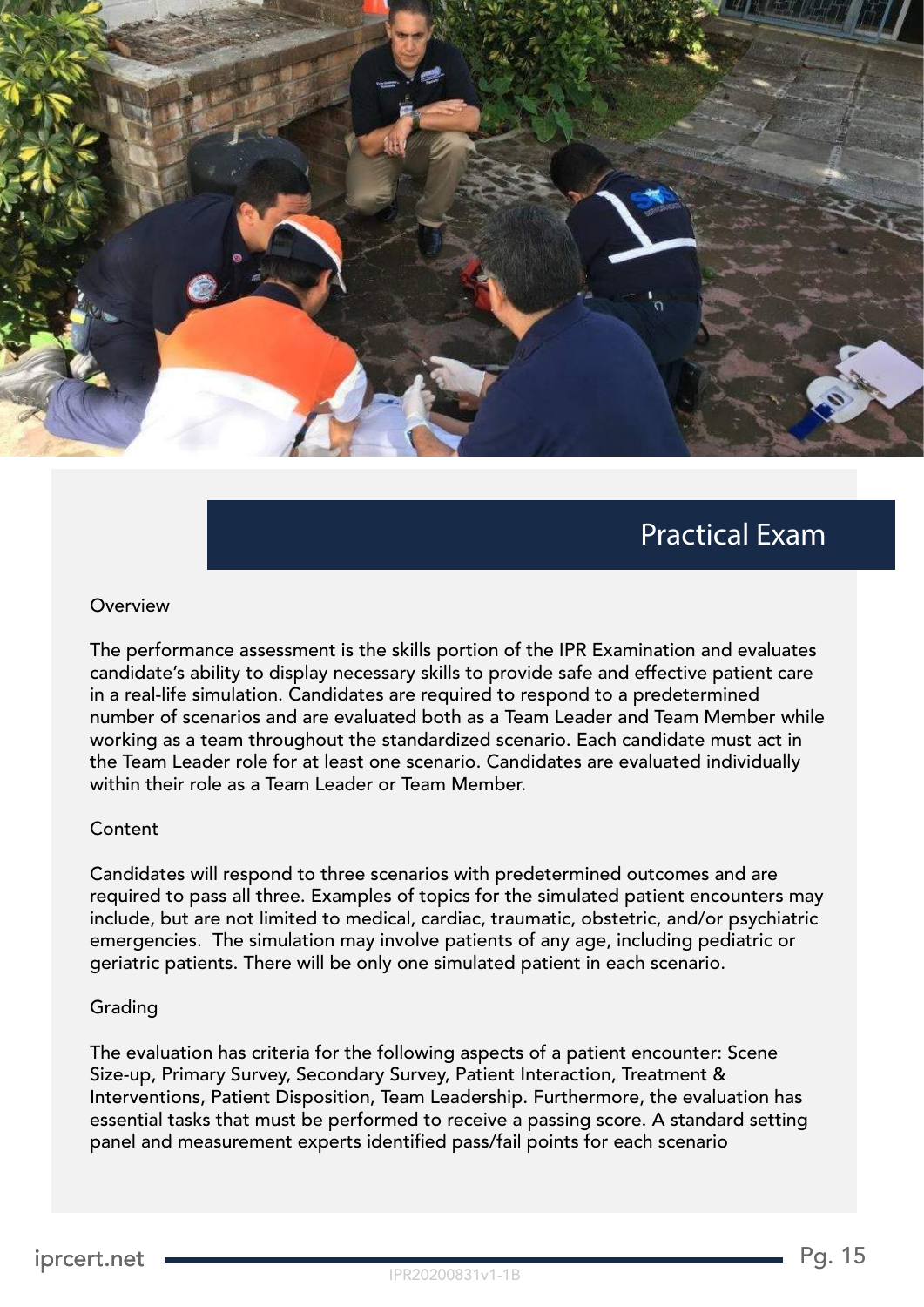#### Scheduling

Performance assessments are scheduled in the same manner as the cognitive assessment through the candidate application process. Exams may only be scheduled once a candidate has been verified to test by their approved Training Center, Employer or the IPR Technical Council. Approved examination sites are responsible for administering the performance examination under the oversight of the onsite IPR Representative. Examination sites may determine a reasonable fee structure to deliver the performance assessment portion of the exam. This fee is separate from the IPR Exam Access Code fee for the cognitive examination.

#### Test Format

The performance assessment is conducted as a simulated patient encounter that has a predetermined objective and outcome.

The IPR Examination Site will provide the equipment and patients required. Before the start of each scenario candidates are encouraged to become familiar and inspect the equipment. Candidates are expected to provide patient care in a similar manner to a real patient encounter in real time.

Patient information will NOT be passively provided. Do NOT ask for patient's vital signs without performing the skills. If you want information about the patient you must interact with the patient. The examination proctor will ONLY interact with the candidate when it is essential, or the patient is unable to provide the information. Patients will have the required moulage for the scenario. For example, if you want to obtain a patient's blood pressure then use the stethoscope and blood pressure cuff. Confirm with the examination proctor the finding is correct, otherwise conditions will be referred to as "As you find it."

#### Validation Process

Prior to deployment ass scenarios were reviewed by a minimum of three subject matter experts, a medical director, and field tested. Each scenario was designed and calibrated to assess entry level competency.

#### Results

A passing grade for each scenario is based upon successful completion of mandatory actions within each scenario. Some actions may be timed (e.g. initiated assisted ventilations within 2 minutes of arrival) while others are based on skill performance (e.g performed the chest compressions at the correct rate and depth). Final results will ultimately be decided by the IPR Representative, but they will be informed by the evaluation of the practical examiner.

Results are reported individually only after all candidates have tested on all three patient encounters.

If a candidate wants to contest the results of a patient encounter or believe the assessment was unfairly administered, they MUST verbalize the concern prior to knowing the results. After declaring to contest the results the previous evaluations will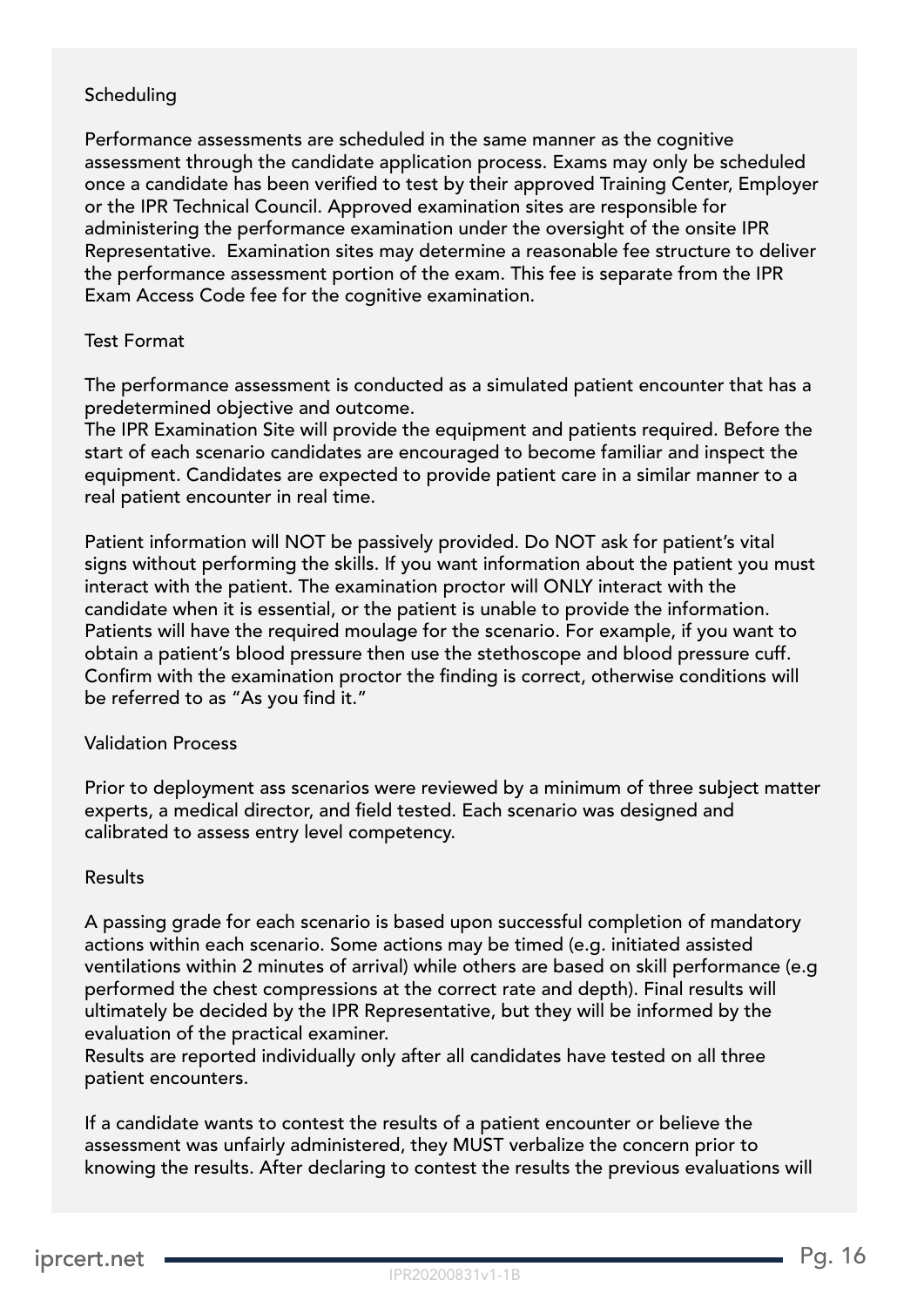be forfeited regardless of a pass or fail grade.

#### Retest

Retest on the day of the initial test must be formally made in writing and are only provided if the conditions (time and resources) allow. It is desired to retest all candidates on the same day, but it might not be feasible. Resources, time, and number of retests may influence that option. Candidates should expect to be able to retest more than one portion of the exam on the day and should be cautious of retesting prior to any self-remediation.

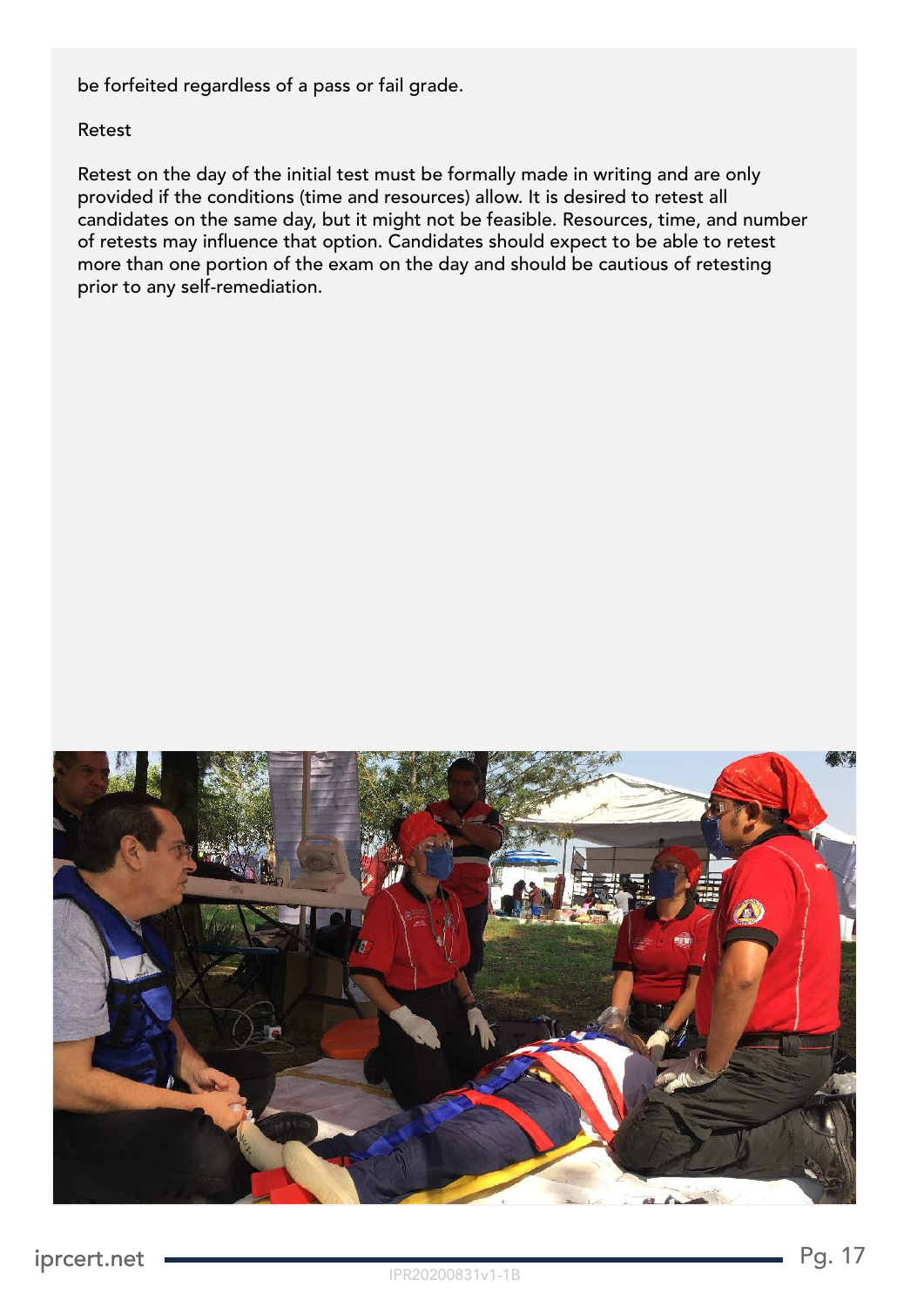

# Cognitive Exam

#### Overview

The IPR cognitive examination is computer-based. The test requires candidates to develop diagnoses, and provide interventions based on a comprehensive knowledge of pathophysiology, anatomy & physiology, medical terminology, lifespan development, public health, and pharmacology.

#### Content

The IPR examination has 150-175 test questions and covers the following seven content areas: Airway, Cardiology, EMS Operations, Medical, Obstetrics, Pediatrics, and Trauma.

#### Format

The cognitive examination is a secure test administered in a proctored environment and delivered on a computer with an internet connection. Candidates will see a series of individual questions displayed on the screen at a time. After the stem (question or vignette) of the item there are four answer options (A/B/C/D). You should select the answer that is the best or most correct. For each question only one option can be selected and there is only one correct response.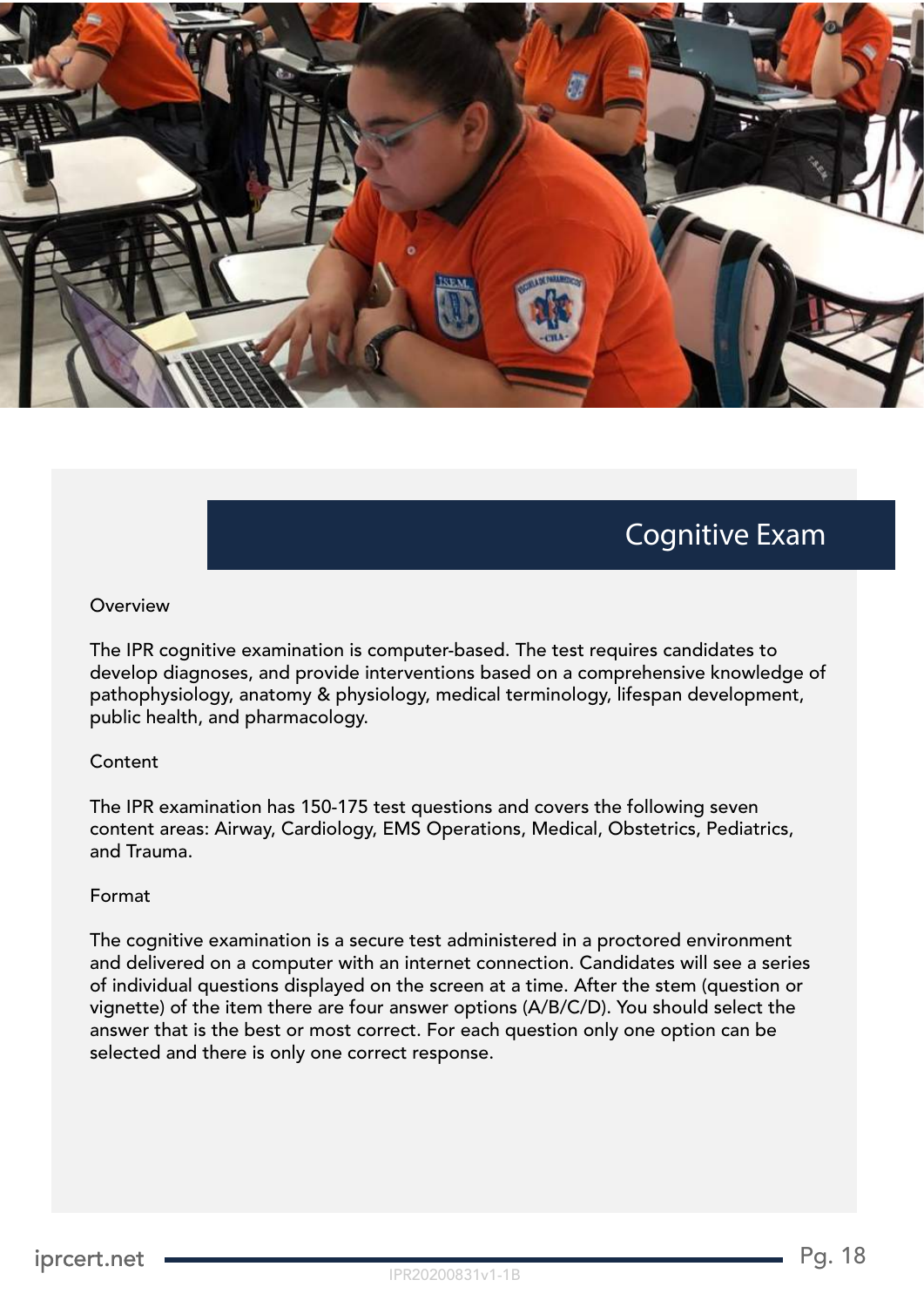#### Validation Process

An international group of subject matter experts participated in all phases of the examination development process. A minimum passing standard is identified by a panel of experts using state of the art psychometric techniques. Technical councils ensure that the test is continually reviewed for local contextual relevance and linguistic variations. Changes are guided by the recommendations of content experts, measurement specialists, and paramedic practitioners.

IPR adheres to the guidelines established by the American Psychological Association standards for educational and psychological testing.

#### Examination Copyright

All cognitive and performance assessment examination content is copyrighted protected. Content may not be shared, copied or transmitted in any manner.

#### Examination Security

If a candidate engages in any of the following conduct during an examination they will be dismissed from the process, their application fee will NOT be refunded, and the score will be forfeited. Candidates may be ineligible for future attempts. Your educational institute and/or employer will be notified.

- Participate in a disruptive assessment condition, physically or emotionally abusive.
- Create or endorse and unwelcoming condition for candidates.
- Talk, communicate verbal or nonverbally with candidates.
- Discuss examination content (test questions, scenarios) with candidates.
- Attempt to record or disseminate examination content.
- Observed with unapproved personal items (cell phone, camera, notes).
- Receive or provide help/information specific to examination content.
- Threatening, harassing, or attempting to bribe IPR personnel.

#### Scoring

Answering a question correctly earns 1 point and incorrect receives 0 points. After all questions are answered, the questions answered correctly are divided by total number of questions. Values range from 0-100% and if the score is equal to or greater than the cut score the candidate has earned a passing score. Unanswered questions are marked incorrect and awarded 0 points. Results of your test are delivered on site after the exam.

#### Results

The IPR cognitive examination is a criterion referenced examination and has a predetermined cut score or a pass/fail point. A cut score was developed by subject matter experts to set a standard for a minimally acceptable entry-level candidate. The cut score is the score that separates passing examinees from failing candidates; candidates that meetor exceed the cut score pass the exam.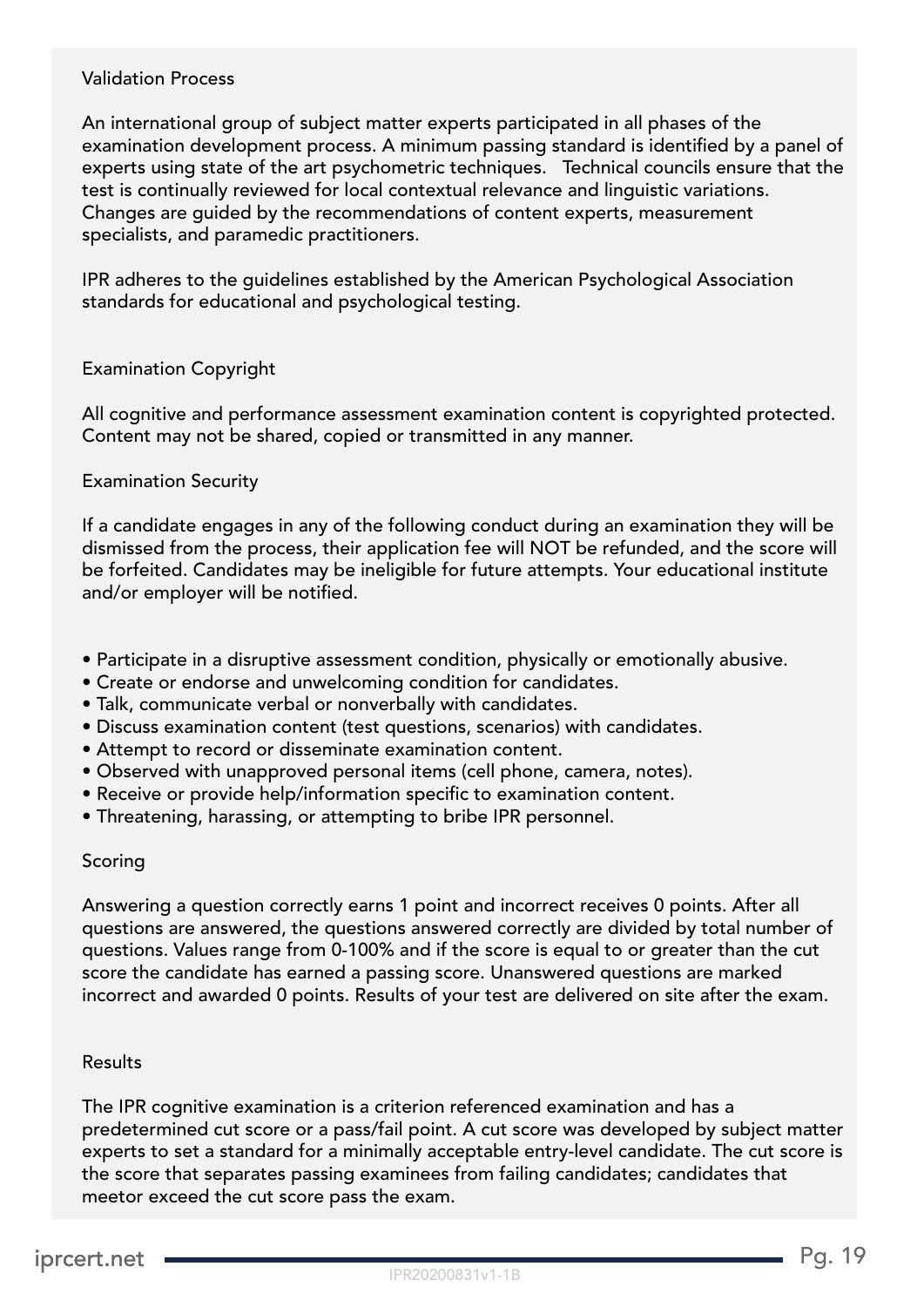Examination results will be shared individually with each candidate on the day of the examination. While not recommended same day retests may be offered based on time and resources available as determined by the onsite IPR Representative.

Candidates that pass the examination will receive an email with an examination status "PASS" that includes a digital certification. The IPR certification is valid for a two-year period.

Candidates that fail the examination will receive notification on site after the exam has concluded.

Candidates may request a retest within 15 days after the initial test date if not offered a same day retest. Candidates have two additional attempts to pass both portions of the test (three total attempts). If a candidate fails three times they must submit documentation that they have completed a remedial training program in order to access three additional attempts (a maximum of six attempts).

#### Review/Contest

All cognitive examinations are scored electronically. A candidate may request to contest the examination results which requires a manual re-scoring of the attempt. The process for contesting the examination results is listed below.

- 1. Fewer than 30 days from the attempt
- 2. Written statement stating the reasons why the candidate is contesting the results
- 3. Test center location
- 4. Date of attempt
- 5. Candidate profile information
- 6. A fee of \$100 will be charged for manual re-scoring of an exam attempt.